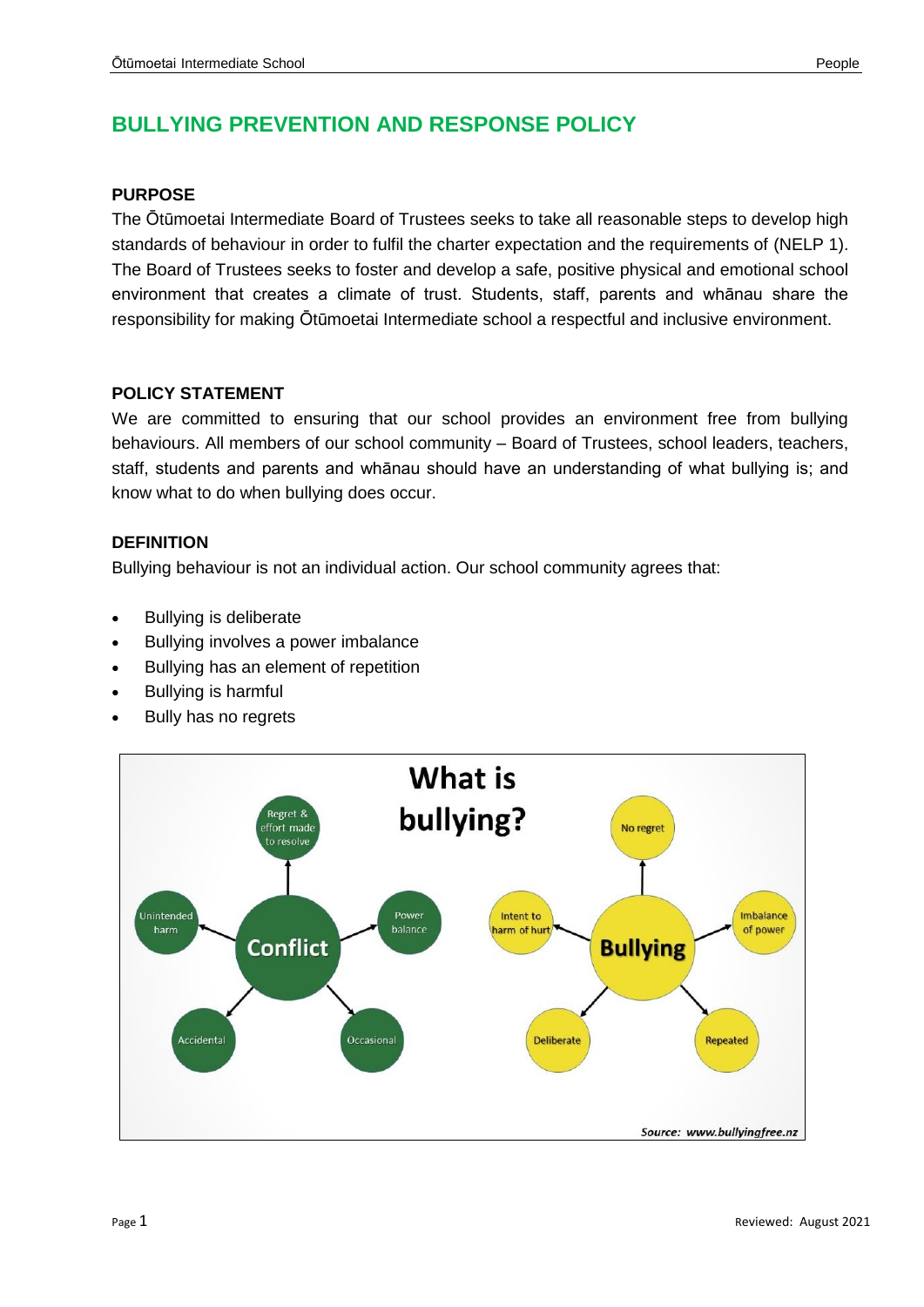Bullying behaviours can be physical, verbal, or social, and can take place in the physical world or digitally.

Bullying is not an individual action. It involves up to three parties; initiators (those doing the bullying), targets (those being bullied) and often bystanders (those who witness the bullying).

## **BULLYING PREVENTION**

We recognise that real change happens when students, staff, parents, whānau and other members of the community share responsibility for making our school a respectful and inclusive environment. We will:

- Regularly survey our school community.
- Identify areas for improvement through the survey findings and develop a bullying prevention action plan as shown below.
- Regularly promote our expectations and successes in fostering and developing a safe, positive physical and emotional environment (eg, in assemblies, newsletters and Facebook, reports to the Board of Trustees).
- Hold regular professional learning and development on our understanding of bullying prevention and response (staff meetings, parent meetings, student council).
- Establish our Bullying Prevention Team to take responsibility for bullying.
- Promote digital citizenship throughout ICT and promote safe use of technology (through our ICT Use Agreements).
- Support the student-led peer to peer initiative.

# **BULLYING RESPONSE, FOR WHEN BULLYING OCCURS**

We recognise the importance of consistently responding to all incidents of bullying that have been reported in our school and ensuring that planned interventions are used to respond to these incidents and support all involved. We will support anyone who has been affected by, engaged in or witnessed bullying behaviour.

- All reported incidents of bullying will be taken seriously and followed up as appropriate.
- An appropriate adult will support the affected students by: reassuring that they have done the right thing in reporting the incident.
- using the **assessment matrix**, shown below, to assess the level of severity.
- We will involve parents and whānau as early as possible and as appropriate.
- All more serious incidents will be escalated to senior management, and we will seek advice and involvement from outside agencies.
- We will provide appropriate support for targets, bystanders and initiators of bullying behaviour.
- We will regularly monitor all incidents of bullying and identify patterns of behaviour.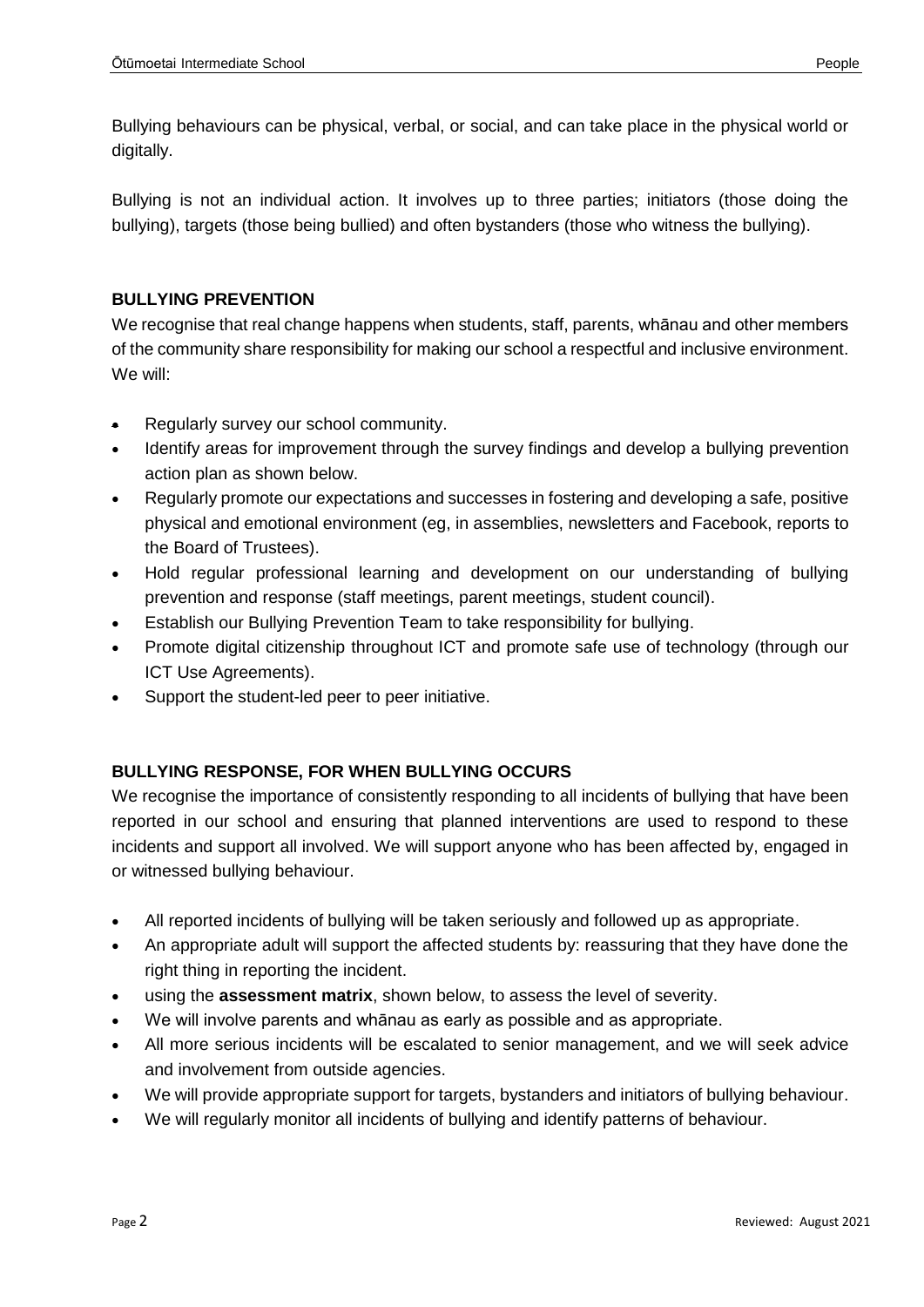## **OUTSIDE SCHOOL**

Students breaching this policy while not under the jurisdiction of the school but whose actions impact on safety and learning within the school may also be dealt with according to this policy. This, in particular but not exclusively, relates to cyberbullying.

## **OTHER COURSES OF ACTION**

If "in School" remedies fail to address the reported concerns, the following courses of action are available to the complainant:

- seek to make a complaint through the Human Rights Commission.
- a complaint to the Police.
- a referral to Netsafe (bearing in mind that the School can contact Netsafe for advice about cyberbullying at any time - not only following an incident).

#### **EVALUATION AND REVIEW**

We will review and revise this policy annually to ensure that the school's bullying prevention practices are recognised and celebrated. This will include an annual meeting to monitor, review and modify the policy and action plan (to reflect changes with the school, survey findings, incident reviews).

#### **RESOURCES**

The aim of this guide is to provide information to parents, carers and whānau to help you respond effectively to any concerns your children and young people may have about bullying.

[Tackling Bullying A guide for parents and whanau](https://www.bullyingfree.nz/assets/Uploads/Tackling-Bullying-A-guide-for-parents-and-whanau.pdf)

#### **PURPOSE**

Tools to support the Bullying Prevention and Response Policy (August 2021)

#### **Assessment Matrix**

The bullying assessment matrix tool can help you assess the severity and impact of a bullying incident and decide on an appropriate response. The matrix is intended for use as a guide only. It is designed to support schools' bullying prevention policies and processes, and does not replace professional judgment and experience.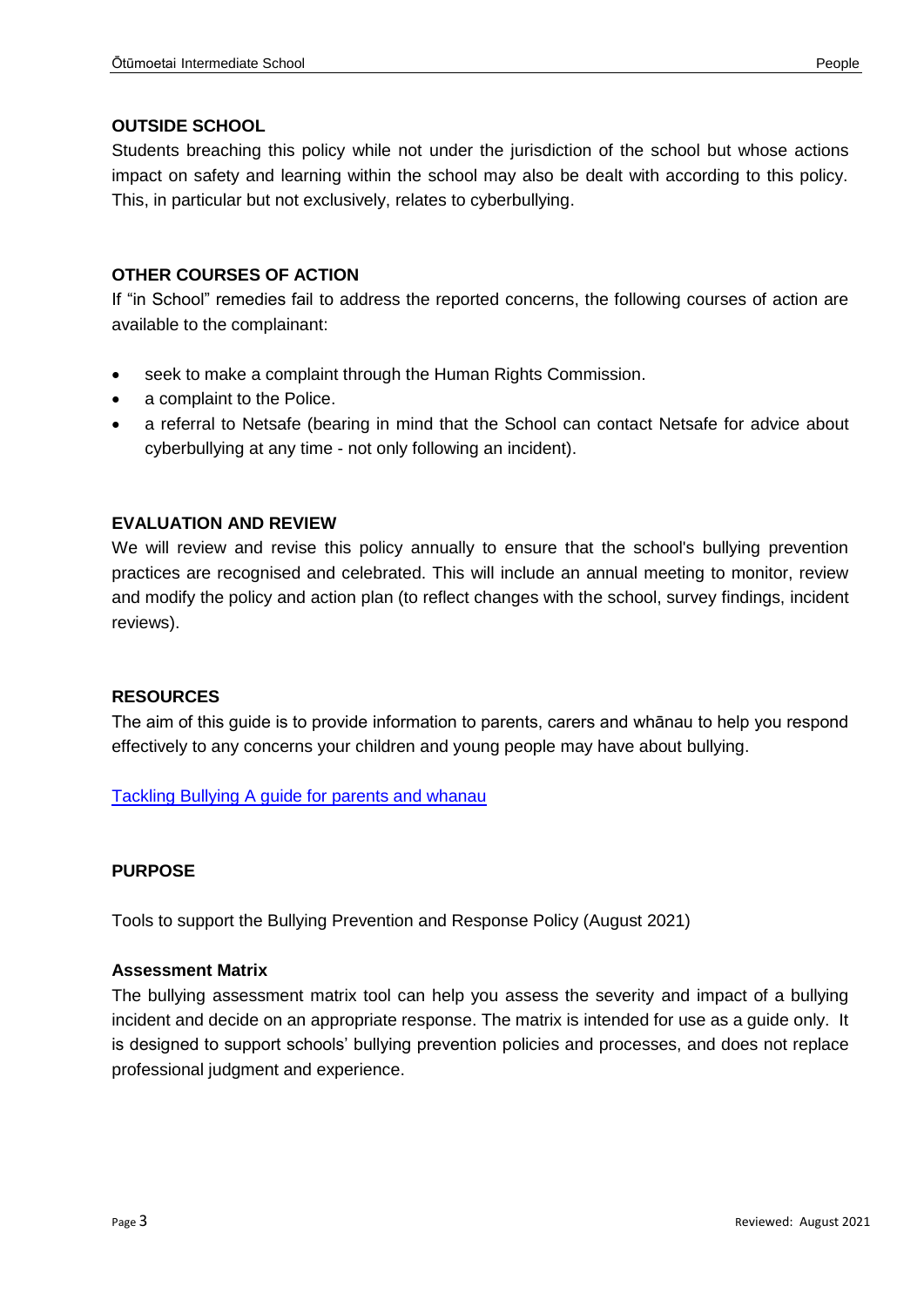#### [Bullying Assessment Matrix](https://www.bullyingfree.nz/bullying-assessment-matrix/)

- Mild, eg put downs, name calling, occasional social exclusion;
- Moderate, eg threats, intimidation, regular social exclusion (no sexual element).
- Major, eg physical threats or harm, intimidation, sexual harassment.
- Severe, eg physical harm requiring medical attention, inappropriate sexual behaviour, incitement to suicide.

#### **Impact**

- Mild, eg target is resilient, has good peer support and seems to be handling the situation with minimal adult intervention.
- Moderate, eg target is likely to cope well with minimal intervention/short-term support from adults.
- Major, eg target likely to cope OK with additional school-based support.
- Severe, eg target vulnerable and/or likely to need ongoing, intensive support from school and/or specialist support.

#### **Frequency**

- Mild, eg has never or rarely happened before and is very unlikely to recur or be digitally replicated.
- Moderate, eg has occasionally happened before but as initiator is willing to stop it is unlikely to recur or be digitally replicated.
- Major, eg similar incidents have happened a few times before and/or are likely to recur or be digitally replicated.
- Severe, eg similar incidents have happened repeatedly (three or more times) and/or are very likely to recur or be digitally replicated.